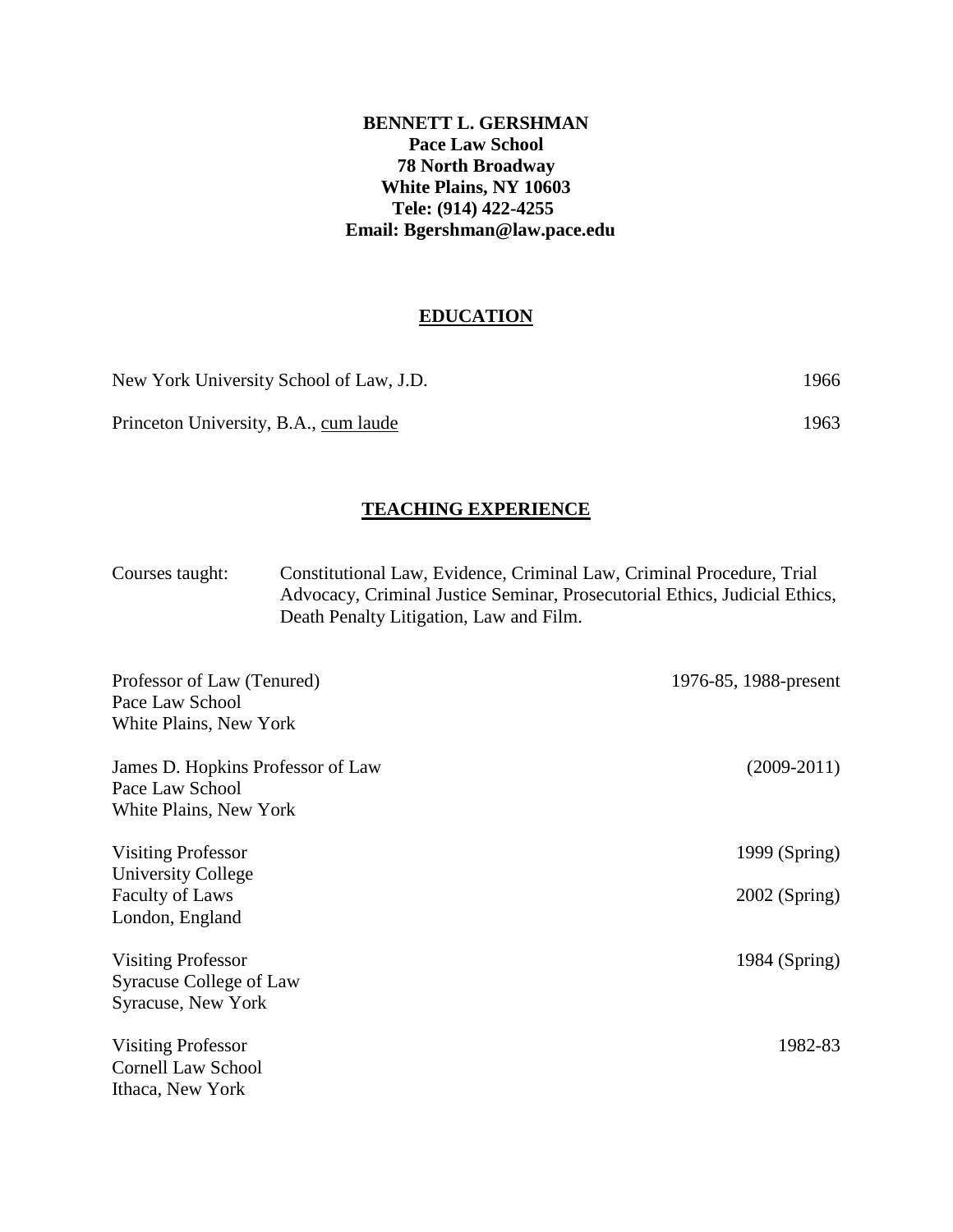## **PUBLICATIONS**

#### Books

The Law School Experience: Law, Legal Reasoning, and Lawyering (with Lissa Griffin) (2000)

Trial Error and Misconduct (2d ed. 2007) (supplemented annually)

Prosecutorial Misconduct (2d ed. 1999) (supplemented annually)

Trial Error and Misconduct (1997) (supplemented annually)

Prosecutorial Misconduct (1985)

## Book Chapter

The Prosecutor's Contribution to Wrongful Convictions, J. Acker et al., Examining Wrongful Convictions – Moving Back, Stepping Forward (Carolina Academic Press 2014).

## Law Review Articles

Threats and Bullying by Prosecutors, 46 Loyola University Law Review327 (2014)

Subverting Brady v. Maryland and Denying a Fair Trial: Studying the Schuelke Report, 64 Mercer Law Review 683 (2013)..

Pre-Plea Disclosure of Impeachment Evidence, 65 Vanderbilt Law Review En Banc 141 (2012).

Educating Prosecutors, and Supreme Court Justices, on Brady v. Maryland, 13 Loyola New Orleans Public Interest Law Journal 517 (2012).

Judicial Interference with Effective Assistance of Counsel, 31 Pace Law Review 560 (2011)

Prosecutorial Decision-Making and Discretion in Charging Decision, 62 Hastings Law Journal 1259 (2011)

The Zealous Prosecutor as Minister of Justice, 48 San Diego Law Review 151 (2011)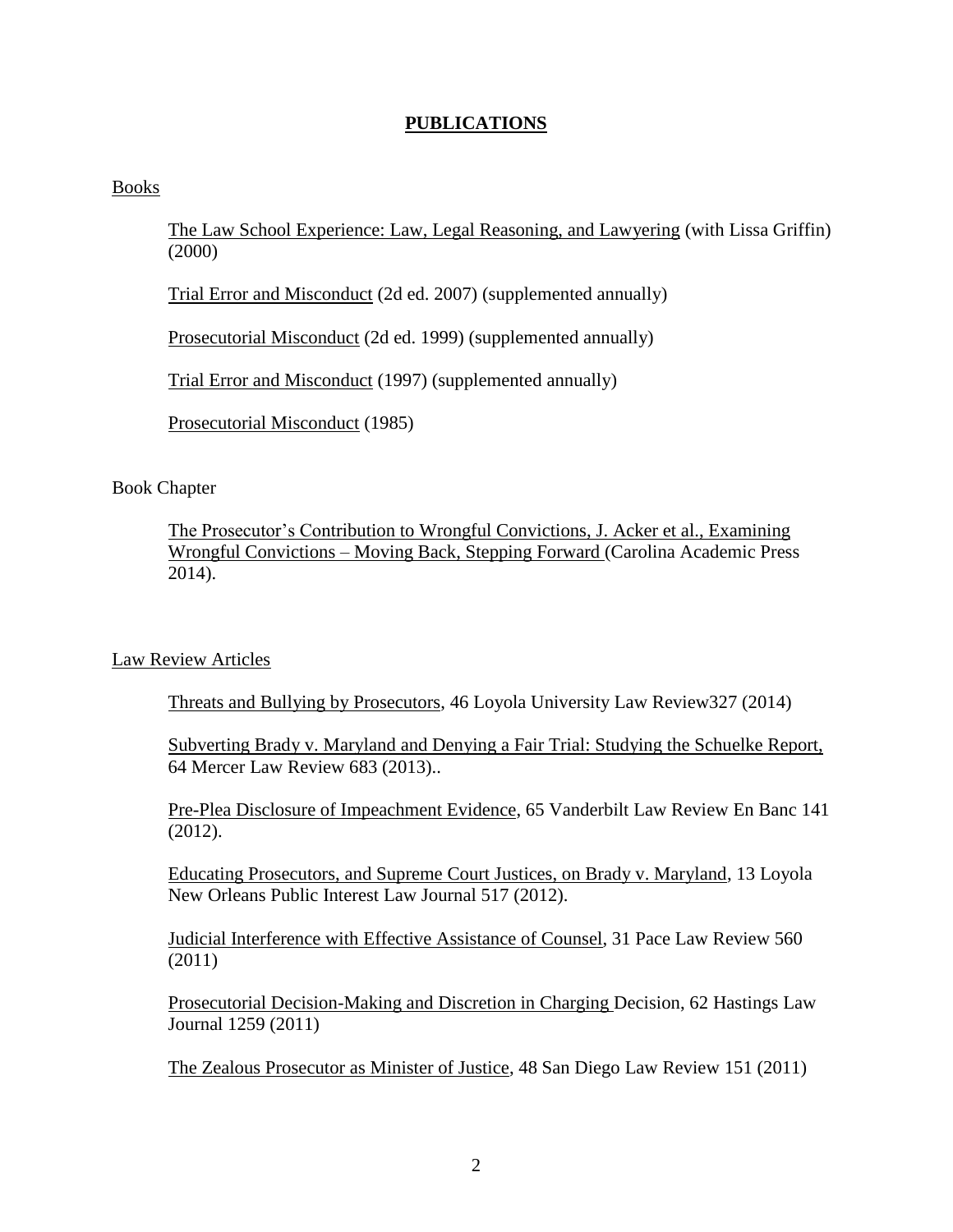"Hard Strikes and Foul Blows" – *Berger v. United States* 75 Years After, 42 Loyola Chicago Law Review 177 (2010).

Bad Faith Exception to Prosecutorial Immunity for *Brady* Violations, Harvard Civil Rights-Civil Liberties Law Review , Amicus, Harvard Civil Rights-Civil Liberties Law Review, August 2010.

Privacy Revisited: GPS Tracking as Search and Seizure, 30 Pace Law Review 927 (2010).

Confronting Scientific Reports Under Crawford v. Washington, 29 Pace Law Review 479 (2009).

The Most Dangerous Power of the Prosecutor – James D. Hopkins Memorial Lecture, 29 Pace Law Review 1 (2008).

Litigating Brady v. Maryland: Games Prosecutors Play, 57 Case Western Law Review 531 (2007).

Reflections on Brady v. Maryland, 47 South Texas Law Review 685 (2006).

Prosecutorial Ethics and Victim Rights, 9 Lewis & Clark Law Review 559 (2005).

How Juries Get It Wrong – Anatomy of the Detroit Terror Trial, 44 Washburn Law Journal 327 (2005).

The Problem of Jury Misconduct, 50 South Dakota Law Review 322 (2005).

Misuse of Forensic Evidence by Prosecutors, 28 Oklahoma City University Law Review 17 (2003).

Witness Coaching By Prosecutors, 23 Cardozo Law Review 829 (2002)

The Prosecutor's Duty to Truth, 14 Georgetown Journal of Legal Ethics 309 (2001)(reprinted in Chengchi Law Review, No. 116, August 2010).

Child Witnesses and Procedural Fairness, 24 American Journal of Trial Advocacy 585 (2001).

Mental Culpability and Prosecutorial Misconduct, 26 American Journal of Criminal Law 121 (1998).

The Gate is Open But the Door is Locked: Habeas Corpus and Harmless Error, 51 Washington & Lee Law Review 115 (1994)

Supervisory Power of the New York Courts, 14 Pace Law Review 41 (1994)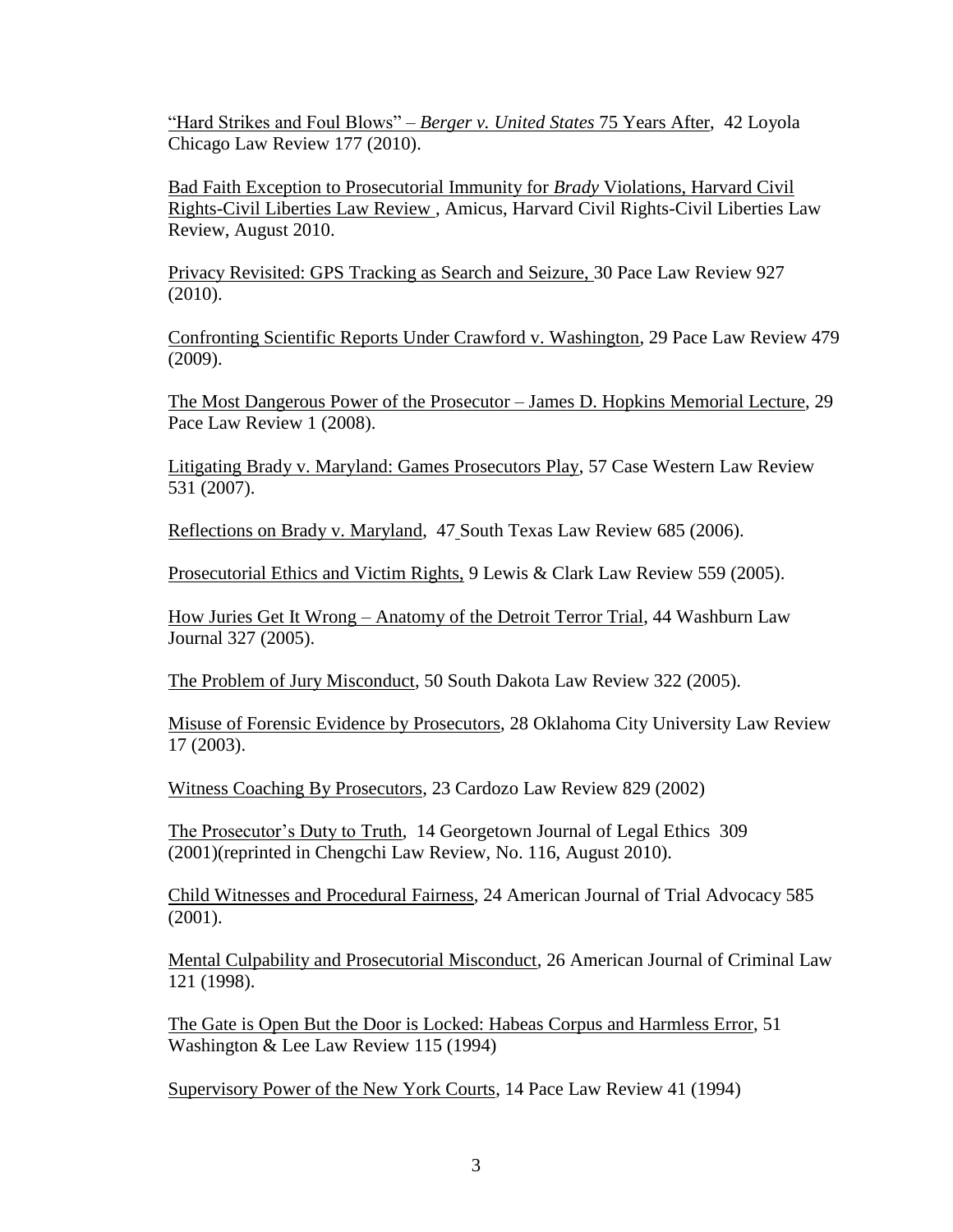The New Prosecutors, 53 Pittsburgh Law Review 393 (1992) [reprinted in Criminal Practice Law Review (Michie Company, 1993)]

A Moral Standard for the Prosecutor's Exercise of the Charging Discretion, 20 Fordham Urban Law Journal 513 (1993)[reprinted in The Jury Trial in Criminal Justice (Koski ed. 2003)]

A Tribute to Thurgood Marshall, 13 Pace Law Review 297 (1993)

Justice William J. Brennan, Jr.: The Moral Force of His Language, 11 Pace Law Review 509 (1991)

The Thin Blue Line: Art or Trial in the Fact-Finding Process?, 9 Pace Law Review 275 (1989)

Proving the Defendant's Bad Character, 11 American Journal of Trial Advocacy 477 (1988)[reprinted in Criminal Practice Law Review, Michie Company (1989)]

Entrapment, Shocked Consciences and the Staged Arrest, 66 Minnesota Law Review 567 (1982)

Abscam, the Judiciary and the Ethics of Entrapment, 91 Yale Law Journal 1565 (1982)

The Perjury Trap, 129 University of Pennsylvania Law Review 624 (1981)

## Book Reviews

Clarence Darrow, The Story of My Life, Trial, p. 80 (April 1997)

Wendy Kaminer, It's All the Rage, Trial, p. 85 (September 1995)

David Von Drehle, Among the Lowest of the Dead: The Culture of Death Row, New York Law Journal, p. 2 (May 16, 1995)

Martin Friedland, The Death of Old Man Rice, Trial, p. 90 (March 1995)

Hans Zeisel, The Limits of Law Enforcement, 33 Journal of Legal Education 745 (1983)

Abscam Ethics: Moral Issues and Deception in Law Enforcement (M. Caplan ed.), 52 George Washington Law Review 166 (1983)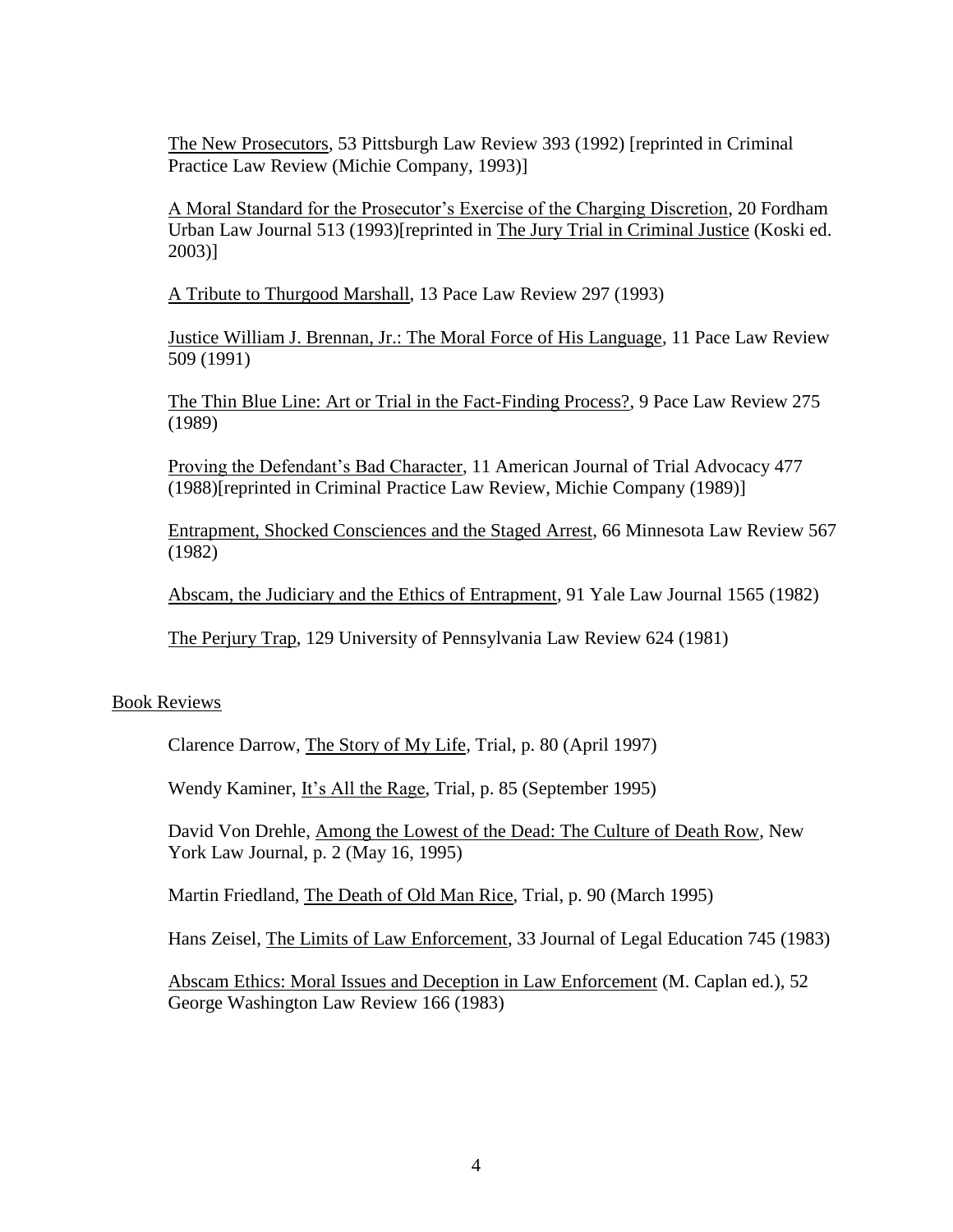Other Published Articles

The Eyewitness Conundrum, 81 New York State Bar Journal 24 (2009).

Now You See It, Now You Don't: Depublication and Nonpublication of Opinions Raise Motive Questions, 73 New York State Bar Journal 36 (2001)[reprinted in The Champion, June 2002, p. 20]

The Election and the Supreme Court, The Reporter Dispatch (October 15, 2000)

Burdening Constitutional Rights, Criminal Justice Journal, p. 51 (Summer, 2000)

Use of Race in "Stop-and-Frisk", 72 New York State Bar Journal 42 (2000)

Race and Justice in Great Britain, New York Law Journal, p. 2 (March 11, 1999)

Prosecutorial Turf Wars, National Law Journal, p. A36 (November 18, 2002)

Busing and Desegregation, National Law Journal, p. A24 (October 18, 1999)

Lie Detection: The Supreme Court's Polygraph Decision, 70 New York State Bar Journal 34 (1998)

Perverting the First Amendment, New York Law Journal, p.2 (January 8, 1998)

Prosecutorial Interference with Judicial Independence, New York Law Journal, p. 2 (April 8, 1998)

Defining Perjury Can Be Very Complex, The Reporter Dispatch (October 4, 1998)

Judicial Interference with Effective Advocacy by the Defense, 33 Criminal Law Bulletin 424 (1997)

Charging Crime: A Postscript, New York Law Journal, p. 2 (May 22, 1997)

When Enough is Enough, New York Law Journal, p. 2 (November 6, 1997)

Jurors Who Nullify, New York Law Journal, p. 2 (June 12, 1997)

Prosecuting Prosecutors, New York Law Journal, p. 2 (December 20, 1996)

Race, Crime and Punishment in New York, New York Law Journal, p. 2 (April 24, 1996)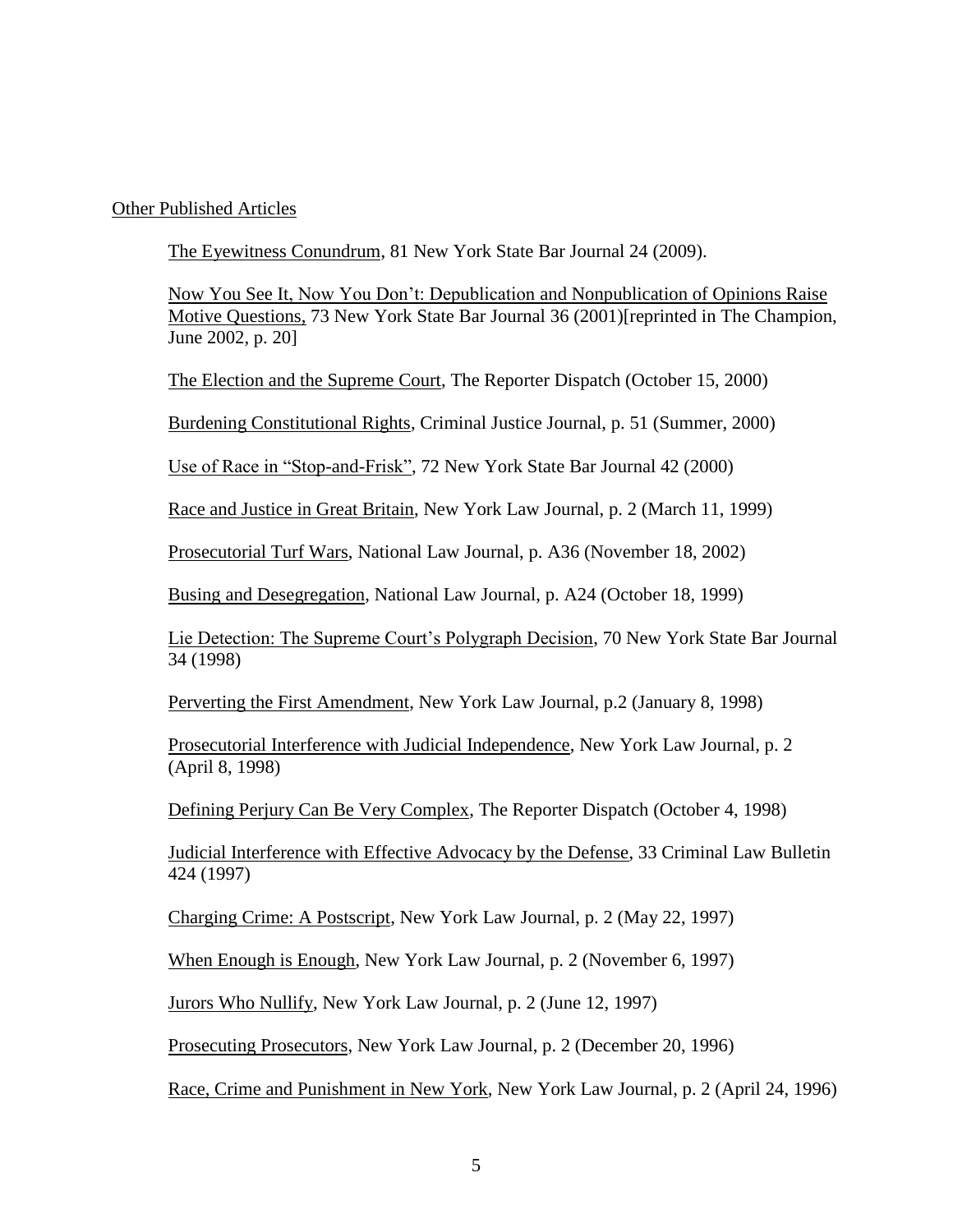The Governor's Misguided Attempt to Change the Exclusionary Rule, New York Law Journal, p. 2 (February 5, 1996)

Judicial "Conservatism", New York Law Journal, p. 2 (June 21, 1995)

Federal-State Debate Put in Perspective, The Reporter Dispatch (February 2, 1995)

Prosecutorial Misconduct in Presenting Evidence – Backdooring Hearsay, 31 Criminal Law Bulletin 99 (1995)

Forfeiture and the Constitution, New York Law Journal, p. 1 (January 11, 1994)

Second Circuit Evidentiary Ruling Includes Caution to Prosecutors, New York Law Journal, p. 1 (April 1, 1994)

Abuse of Power in the Prosecutor's Office, 6 The World and I 476 (1991) [reprinted in Criminal Justice, Annual Editions (1992-93)]

Themes of Injustice: Wrongful Convictions, Racial Prejudice, and Lawyer Incompetence, 29 Criminal Law Bulletin 502 (1993) [reprinted in L. Stolzenberg & S. D'Alessio, Criminal Courts for the  $21<sup>st</sup>$  Century, p. 354 (1998)] Defending the Poor, Trial, p. 47 (March, 1993)

Update on Rape Law in New York, New York Law Journal, p.1 (June 9, 1993)

Reforming New York Criminal Discovery, New York Law Journal, p. 1 (January 27, 1993)

Tricks Prosecutors Play, Trial, p. 46 (April, 1992)

Will the Real Jim Garrison Please Stand Up?, New York Law Journal, p. 2 (January 27, 1993)

Entrapment Revisited, New York Law Journal, p. 1 (January 27, 1993)

Supervising Prosecutorial Misconduct in Grand Juries, New York Law Journal, p. 1 (August 3, 1992)

Disqualifying Judges for Bias: The Sarokin Case, New York Law Journal, p. 1 (September 21, 1992)

Justice Must Temper Zeal in Death Cases, The Reporter Dispatch (May 24, 1992)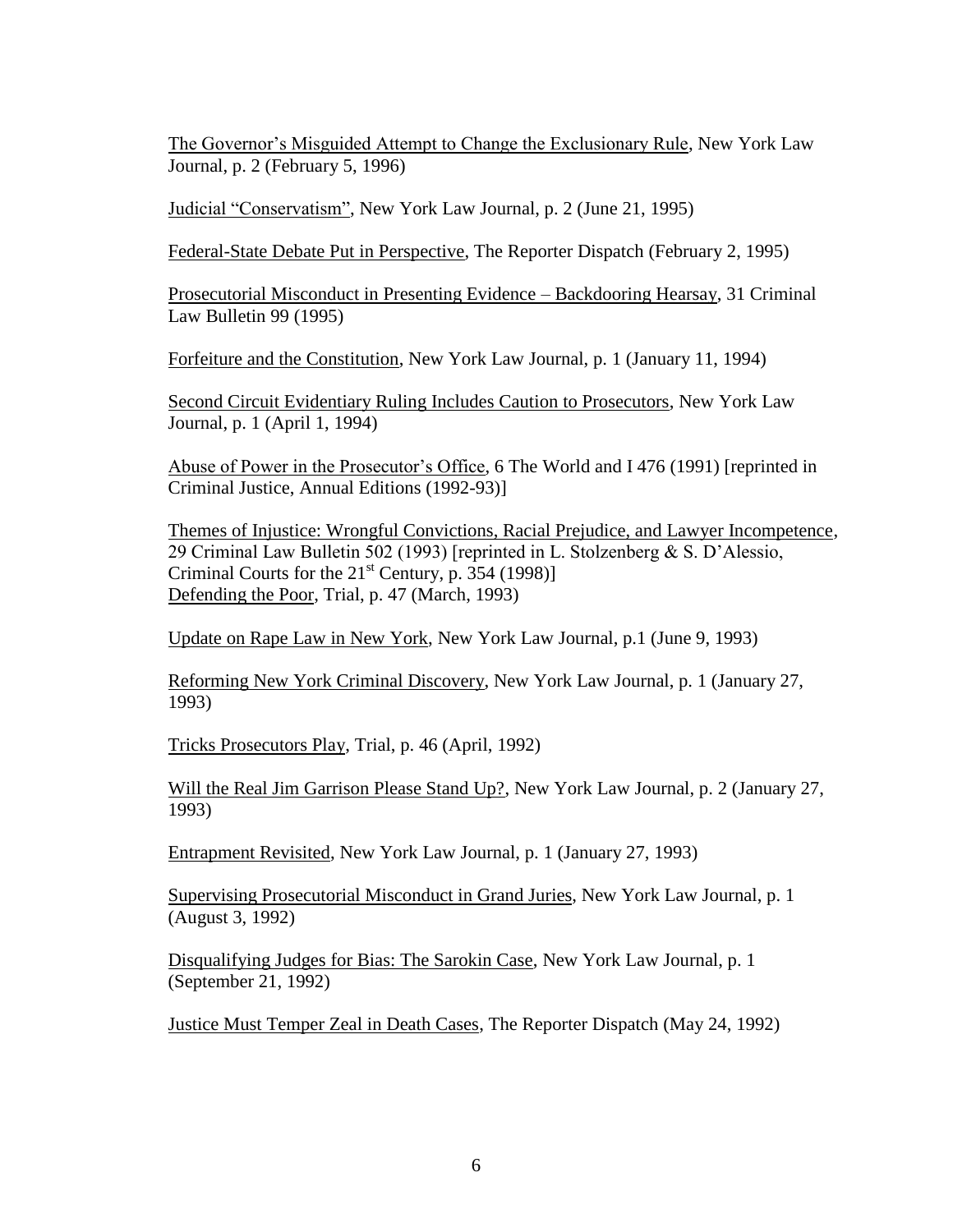Judicial Misconduct During Jury Deliberations, 27 Criminal Law Bulletin 291 (1991) [reprinted in L. Stolzenberg & S. D'Alessio, Criminal Courts for the  $21<sup>st</sup>$  Century, p. 289 (1998)]

State Constitutionalization of Criminal Procedure and the Prosecutor's Disclosure Obligations, 18 Westchester Bar Journal 101 (1991)

Understanding and Challenging DNA Proof, 17 Westchester Bar Journal 91 (1990)

The New Omnibus Crime Bill, New York Law Journal, p. 1 (December 27, 1990)

Capital Punishment Fails Economic Test, The Reporter Dispatch (April 10, 1990)

The Prosecutor's New Power in Sentence Reduction, 5 Criminal Justice 2 (Fall, 1990)

IRS Form 8300, 5 Criminal Justice 22 (Spring, 1990)

The Right to Evidence, 61 New York State Bar Journal 52 (1989)

Prosecutorial Suppression of Evidence, 16 Westchester Bar Journal 275 (1989)

Lawyers Shunning Death Row Cases, 16 Westchester Bar Journal 17 (1988-89)

The Prosecutor as a "Minister of Justice", 60 New York State Bar Journal 8 (1988) [reprinted in Criminal Justice, Annual Editions 1989-90]

The Prosecutor's Obligation to Grant Defense Witness Immunity, 24 Criminal Law Bulletin 14 (1998)

The Harmless Error Rule: Overlooking Violations of Constitutional Rights, 14 Westchester Bar Journal 291 (1987)

Reflections on Client Perjury, 59 New York State Bar Journal 30 (1987)

Why Prosecutors Misbehave, 22 Criminal Law Bulletin 131 (1986) [reprinted in G. L. Mayes, P.R. Gregware, Courts and Justice, 268 (1995); reprinted in M. Braswall, B. R. McCarthy, B. J. McCarthy, Justice, Crime, and Ethics 163 (1991)]

The Burger Court and Prosecutorial Misconduct, 21 Criminal Law Bulletin 217 (1985)

Judicial Misconduct: Civil Rights Immunities and Liabilities, Civil Rights Litigation and Attorney Fees Handbook 111 (1985)

Prosecutorial Misconduct: Civil Rights Immunities and Liabilities, Civil Rights Litigation and Attorney Fees Handbook 103 (1985)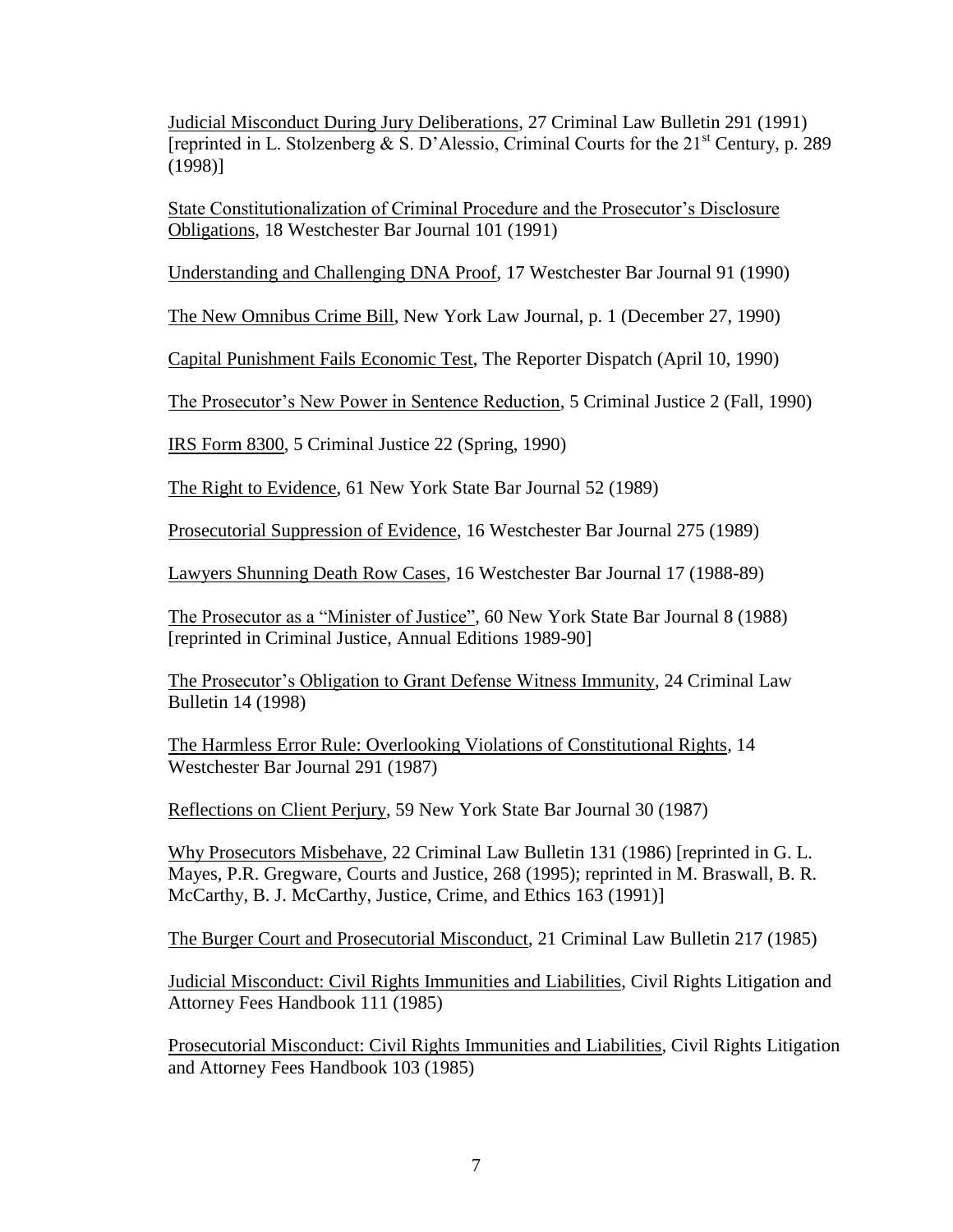Sanctioning Prosecutorial Misconduct, Bronx County Bar Journal 19 (Winter, 1985)

U.S. Supreme Court Deals with Prosecutorial Misconduct, New York Law Journal, (October 18, 1995)

Capital Punishment and Guilty Pleas, Journal News – June 14, 2003.

Prosecution Double Standards , Journal News – October 26, 2003.

Kelly Case Undermines Pirro Image, Journal News – February 16, 2004

Bush Will Lose 'Presidential Power' Cases, Journal News – June 13, 2004

Religious McCarthyism, Hearsay, Winter 2004.

## Recent Blogs

Preet Bharara Talks Too Much, Slate, March 2, 2015

Smartphones, Smart Ruling, Huffington Post, June, 2014

Cruel Justice – The Case of Don Siegelman, Huffington Post, June, 2014

New Commission to Regulate Prosecutorial Misconduct, Huffington Post, May 2014

Don't Let the Prosecutor Off the Hook, Huffington Post, May, 2014

Hurricane Carter's "Pig Circuis" Trials, Huffington Post, May, 2014

Smartphones and Befuddled Justices, April, 2014

The Senate's 7 Cowards, Huffington Post, March, 2014

Dumb District Attorneys, Huffington Post, March 2014

Refusing to Defend Unjust Laws: Prosecutorial Discretion or Prosecutorial Nullification?, Huffington Post, February, 2014

Licensing Crimes, Huffington Post, May 2013

CIA's Paranoid Response on Drones, Huffington Post, March, 2013

Cops Are Stupid But Prosecutors Are Smart, Huffington Post, April, 2011

Why Barry Bonds?, Huffington Post, April, 2011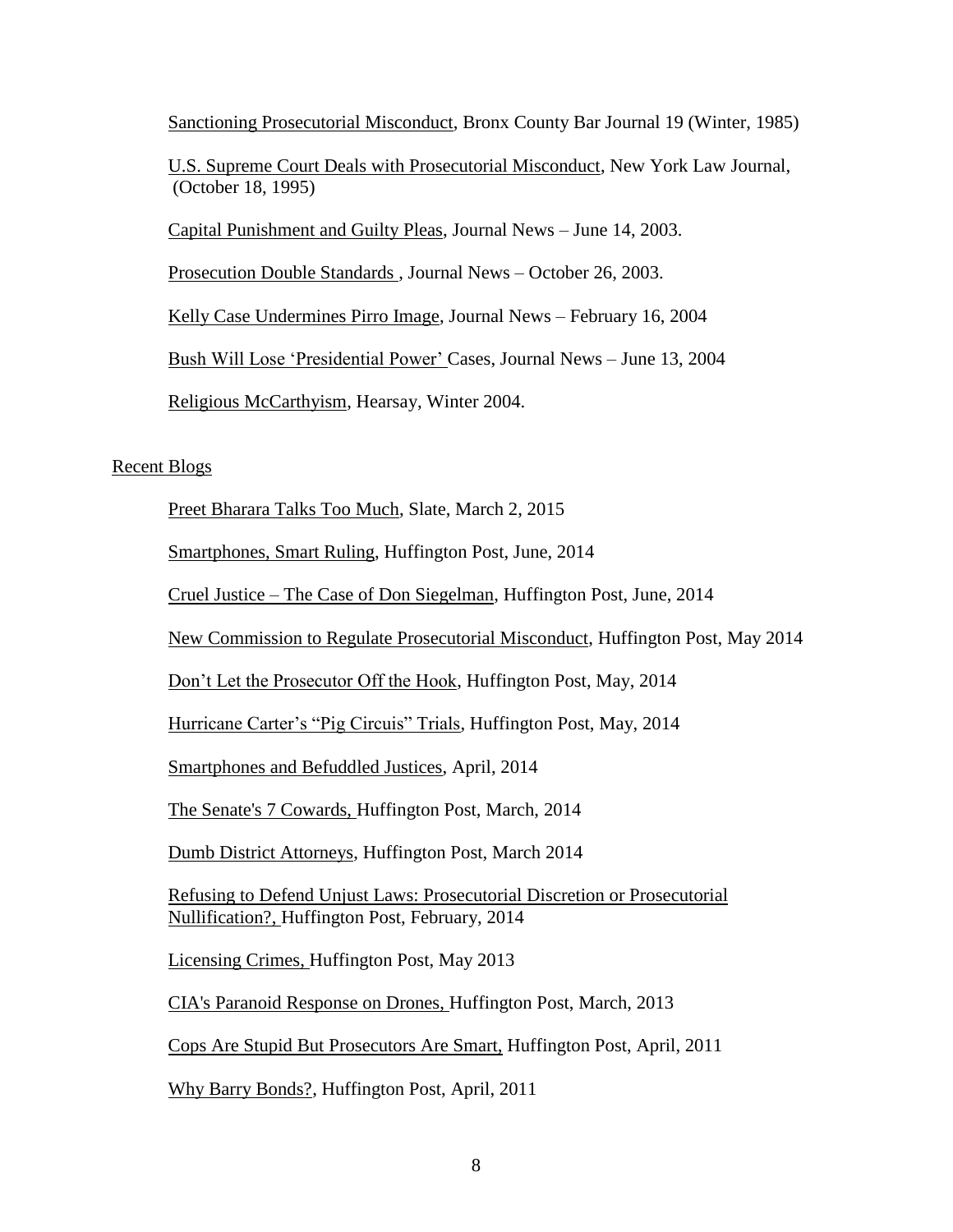Clocking Trials, Huffington Post, May, 2011

"Rats" – Why Juries Believe Them, Huffington Post, May, 2011

DSK and Bail: But Aren't the French Right?, Huffington Post, May, 2011

Ashcroft Perverted Federal Law, the Supreme Court Blinked, Huffington Post, June 2011

When a Judge Stumbles, Do Appearances Matter? Huffington Post, June 2011

DSK and the Rest of Those on the Criminal Docket, Huffington Post, July, 2011

Was Casey Anthony's Jury Misled (By the Prosecutors)?, Huffington Post, July 2011

Did Lawyers Abet the Phone Hacking Scandal?, Huffington Post July, 2011

The Case for Prosecuting Strauss-Kahn: Or Should Prosecutors Play God?, Huffington Post August, 2011

Let's Get Real About Eyewitness Identifications, Huffington Post September, 2011

"Tent City" Is Protected Speech, Huffington Post October, 2011

Ticket-Fixing: It Isn't "Professional Courtesy," It's Racketeering, Huffington Post October, 2011

"Big Brother" is Really Watching You -- GPS Surveillance in the Supreme Court, Huffington Post November, 2011

'See No Evil, Hear No Evil': Joe Paterno, Kitty Genovese, and the Crime of Silence Huffington Post November, 2011

Let's Kill All the Law Students, Huffington Post November, 2011

Campus "Justice" Shows a Culture of Complacency, Huffington Post November, 2011

Shining a Light on Britain's "Gutter Press", Huffington Post December, 2011

Gingrich And The Constitution, Huffington Post December, 2011

Punishing Cops for Hate Speech, Huffington Post December, 2011

"Three Generations of Imbeciles Are Enough", Huffington Post January, 2012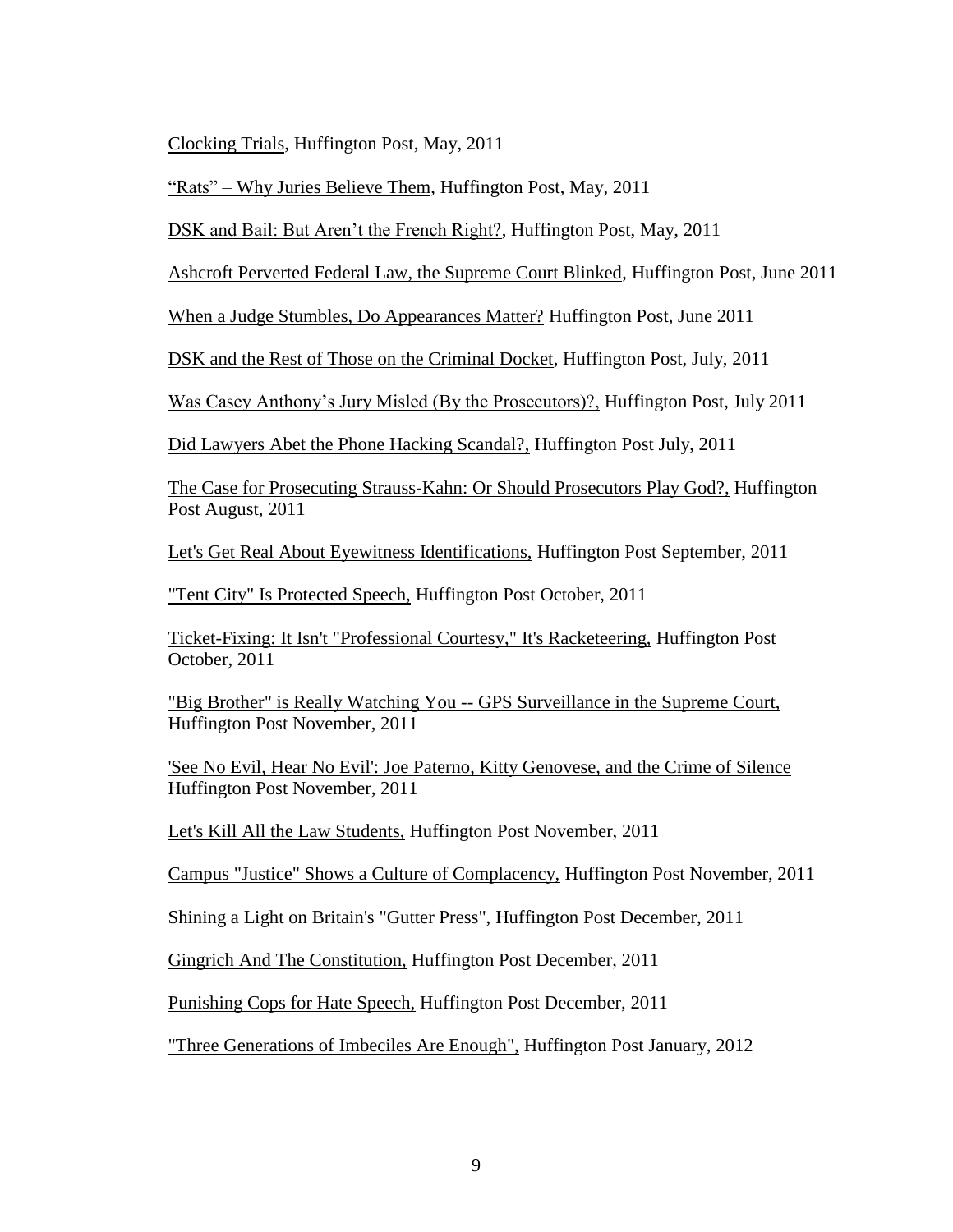Pardoning Criminals -- Appropriate Mercy or Perverting Justice?, Huffington Post January, 2012

Immigration Justice: Biased, Irrational, Unfair, Huffington Post January 2012

How Immigration Courts Contaminate American Justice, Huffington Post January, 2012

Criminalizing Lies -- An Unusual Free Speech Case in Supreme Court, Huffington Post, February, 2012

It's Not About Conscience, It's About Bullying, Huffington Post February, 2012

51st State -- "Tranquility" or Puerto Rico?, Huffington Post, February, 2012

Law Schools in the Dock, Huffington Post, March, 2012

Charging George Zimmerman: Why Bypass the Grand Jury? Huffington Post April 2012

Were Trayvon Martin Witnesses Coached? Huffington Post, May 2012

When Rabbis Muzzle Sex Crimes Victims, Huffington Post, May 2012

Corruption, Bribery, and the Quid Pro Quo Conundrum, Huffington Post, June 2012

The District Attorney and the Penn State Scandal, Huffington Post, July 2012

Teaching Tolerance to Boy Scouts, Huffington Post, July 2012

Why Hasn't Lance Armstrong Been Prosecuted? Huffington Post, October 2012

Did Puerto Rico Really Vote for Statehood? Huffington Post, November 2012

## Recent Op Ed Pieces

The Eric Garner Case Cries Out for Disclosure, Newsday, December 9, 2014 Gun Owners have a Responsibility, Journal News, December 29, 2012 Alas, Assembly Scandal Nothing New, Journal News, September 9, 2012 Police Did Not Need to Kill Kenneth Chamberlain, Journal News, May 13, 2012 Silencing Amicus Curiae, National Law Journal, March 21, 2011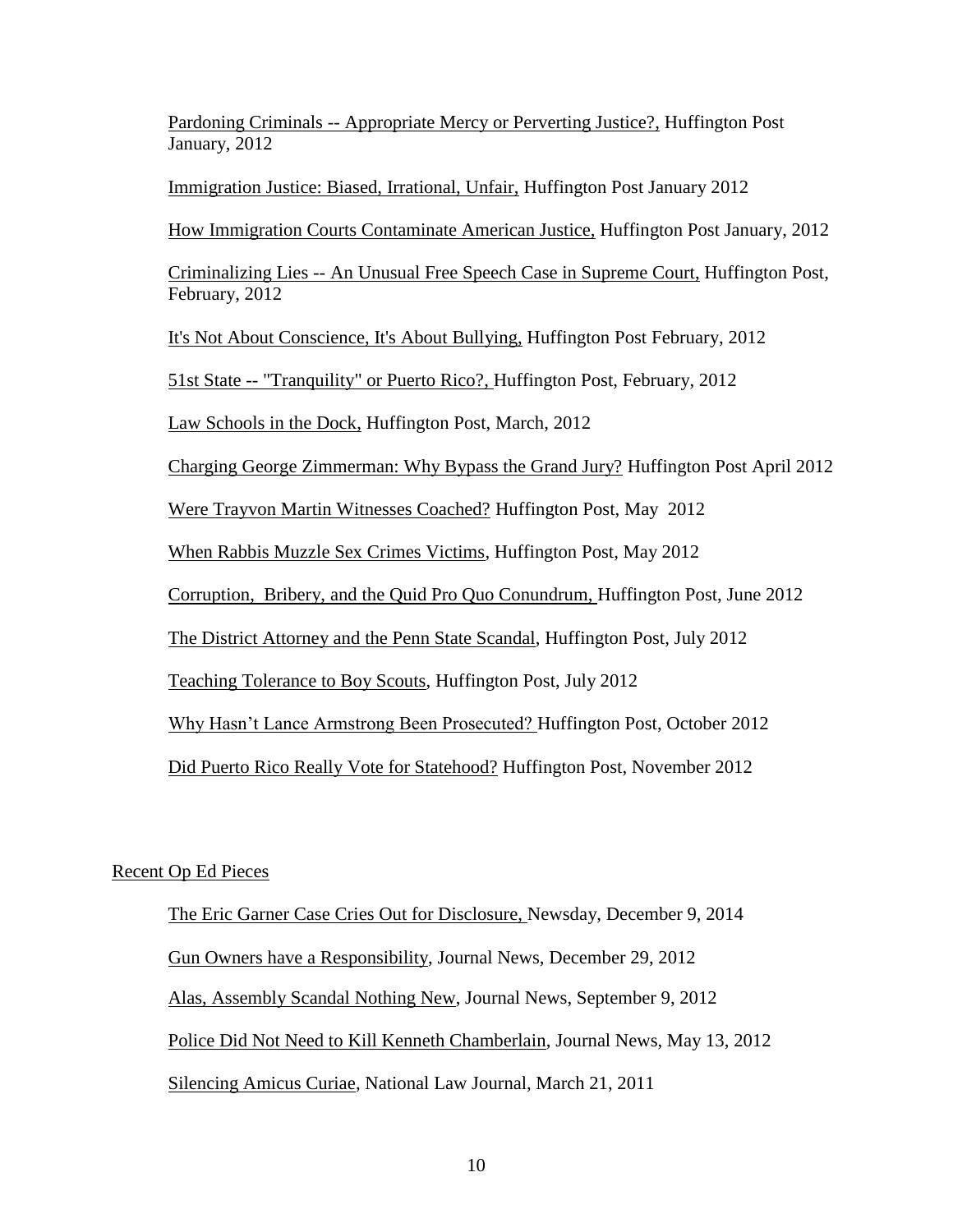When Procedure Trumps Justice, National Law Journal, November 2, 2009

Jurisprudence of Labels, National Law Journal, March 30, 2009

Bell Shooting Critics Are Mistaken, National Law Journal, June 2, 2008.

Why a Public Outing? National Law Journal, February 21, 2008

Tankleff Case Needs Special Prosecutor, Newsday, December 30, 2007

The Stinger Missile Sting, Slate, December 12, 2007

Use Common Sense to Evaluate Ridley Shooting, The Journal News, April 30, 2009

Westchester County and Equality, The Journal News, March 5. 2009

Separate and Unequal – The Paradox of 2008 Election, The Journal News, November 12, 2008

No Guaranteed Right to Own Firearms, The Journal News, December 3, 2007

Client Choices and the Role of Arent Fox, National Law Journal, November 12, 2007

When to Fault Client Choices, National Law Journal, October 8, 2007

Justices Go Hollywood, National Law Journal, August 1, 2007

High Time The Hands-Off Approach to Prosecutorial Misconduct Changes, The San Jose Mercury News, July 1, 2007

Challenges to Justice, National Law Journal, June 18, 2007

No Gate Keeper of Justice, National Law Journal, February 19, 2007

Latest Exoneration Proves Experts' Lack of Credibility, January 31, 2007.

Cleansing a Candidate's Sins…by Re-Electing Him, November 23, 2006

Hussein Trial Lessons, National Law Journal, November 13, 2006

Independent Inquiry is Needed in Deskovic Case, The Journal News, October 15, 2006

Pirro Failed to Follow Prosecutorial Rules, The Journal News, September 17, 2006

At Last, A Citability Rule. National Law Journal, May 22, 2006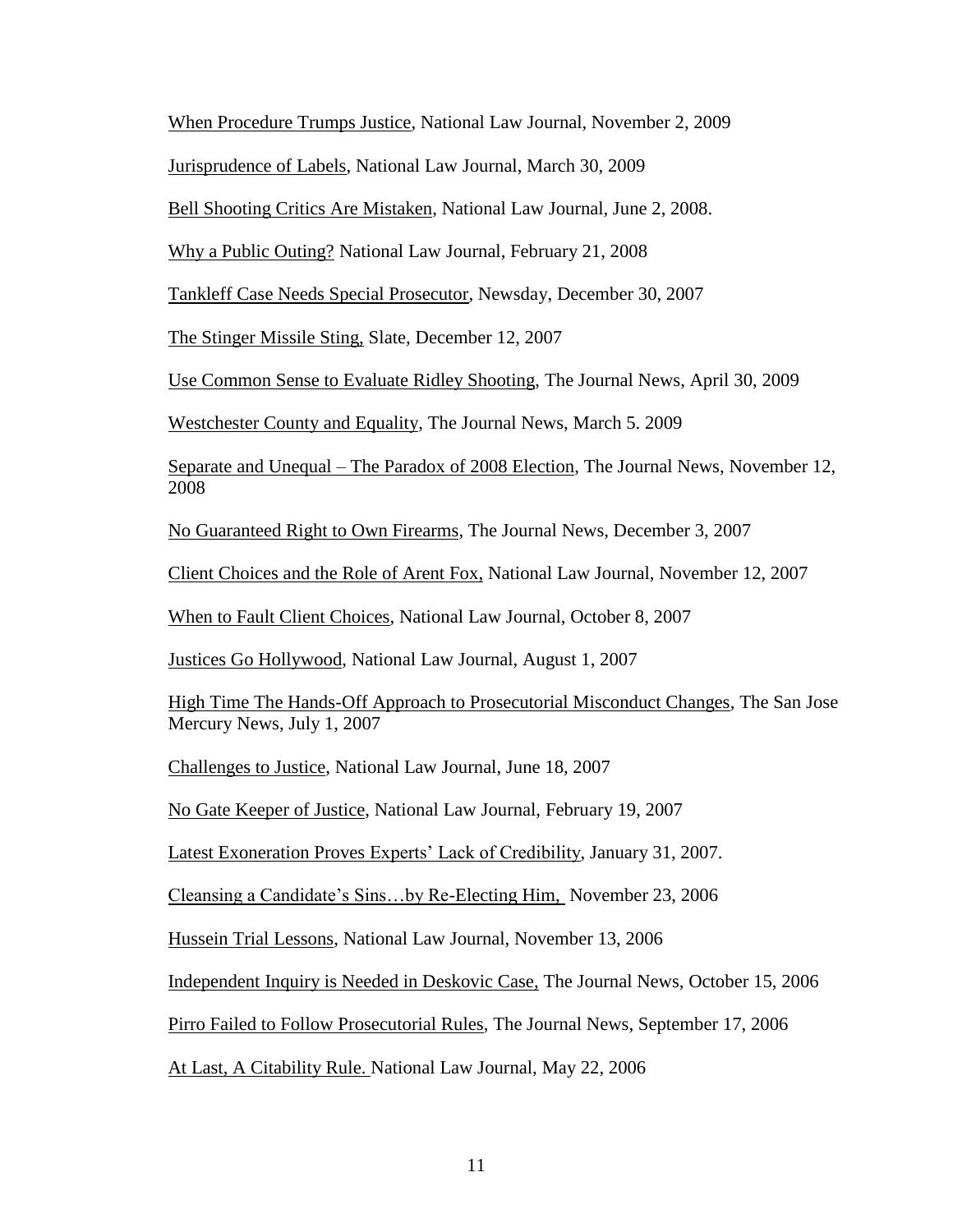Reporters Under Subpoena, National Law Journal, January 10, 2005 Cracking Justice's Facade, National Law Journal, October 11, 2004 Let's Untie Judicial Hands, National Law Journal, August 9, 2004 Independent Labs Are Best, National Law Journal, June 14, 2004 Prosecutors Tell Lies, Too, National Law Journal, March 22, 2004 The Spin, Confidentially, National Law Journal, July 21, 2003 Prosecutors' Tug of War, National Law Journal, November 18, 2002

## Scholarly Papers at Conferences and Symposia

Sentence Structure: The Elements of Punishment, Loyola University Chicago School of Law (April 4, 2014)

Prosecutorial Ethics and Brady v. Maryland: Mercer Law School (October 5, 2012).

Prosecutorial Immunity: Deconstructing Connick v. Thompson – Loyola University New Orleans Law School (November 4, 2011).

The Most Dangerous Power of the Prosecutor – James Hopkins Memorial Lecture – Pace Law School (Oct. 6, 2008)

Prosecutorial Ethics and the Right to a Fair Trial – Case Western School of Law (January 26, 2007)

Reflections on Brady v. Maryland – South Texas Law School (November 4, 2005).

Prosecutorial Ethics and Victim Rights – Lewis & Clark Law School (March 11, 2005)

Misuse of Forensic Evidence By Prosecutors – Oklahoma City University Law School (March 6, 2003)

Problems of Cooperating Witnesses – Benjamin Cardozo Law School (November 30, 2000)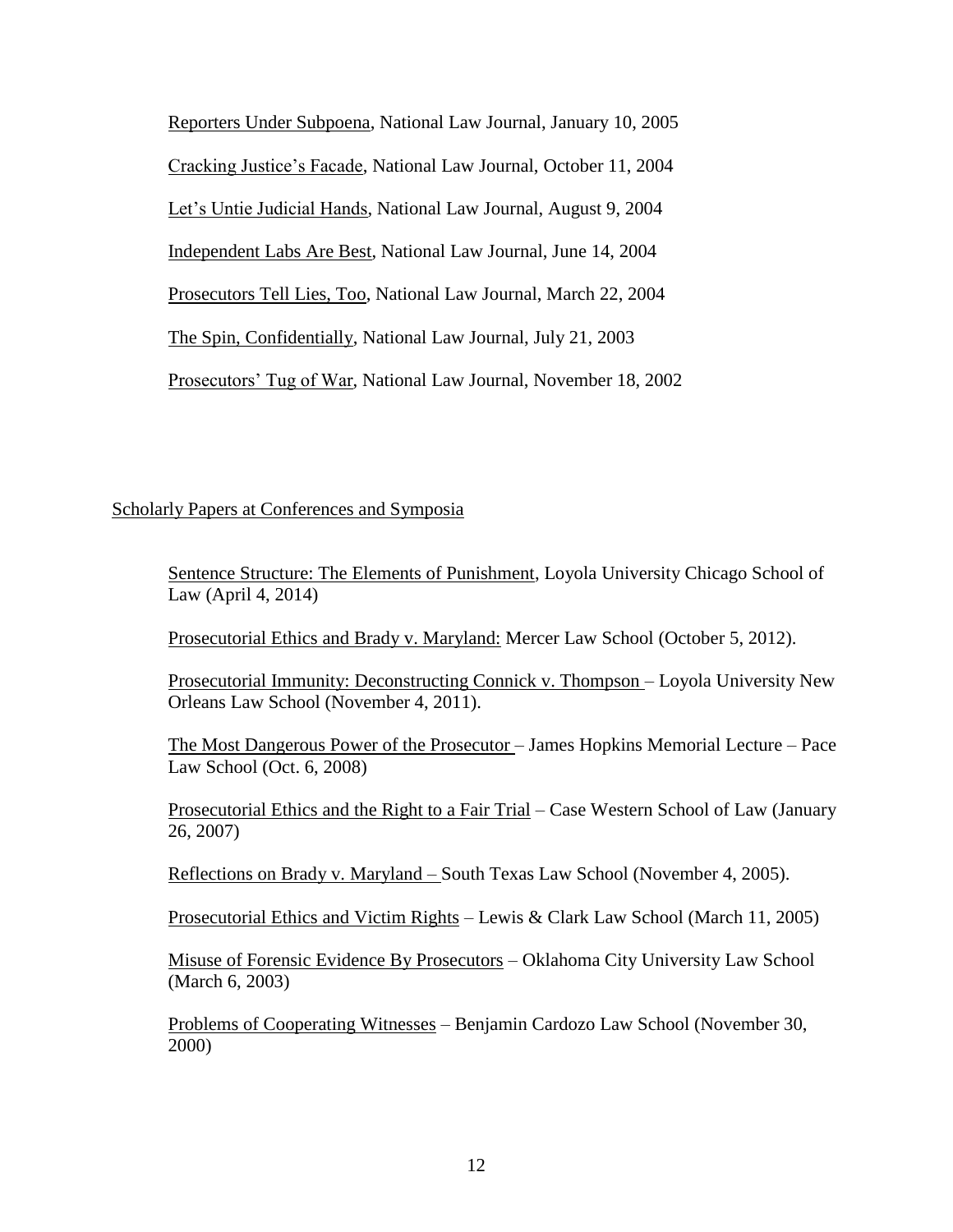The Prosecutor's Duty to Truth, Georgetown Law Center, Symposium on Government Ethics (March 30, 2000)

The "Term Limits" Case – Conference on the Supreme Court and Local Government Law: The 1994-95 Term – Touro Law School (October 6, 1995)

Urban Criminal Justice – Is It Fair? Does It Appear Fair? Stein Center for Ethics and Public Interest Law – Fordham University School of Law (November 18, 1992)

The Expanding Criminal Law – CATO Institute, Washington, D.C. (November 15, 1990)

Prosecutorial Discretion – Conference on Municipal Law, Brigham Young Law School, Salt Lake City, Utah (March, 1987)

The Struggle for Justice - Law Day Keynote Speech, Rockland County Bar Association (May 1, 1992)

How Just Are Our Courts? - The League of Women Voters, Ossining, New York (September 12, 1991)

Grand Jury Abuse, - League of Women Voters, Bronxville, New Work (November, 1985)

The Hinckley Trial and the Insanity Defense - Cornell Law School (March, 1983)

## Lectures at Training Programs for Judges and Lawyers

ABA Symposium for Judges and Prosecutors on Victims' Rights, Dubai, United Arab Emirates (January 19-21, 2011)

ABA Roundtable on Revisions to Criminal Justice Standards, Texas law School November 19, 2010

Criminal Discovery in New York State, New York State Judicial Institute, November 54, 2010

Missouri Office of Prosecutorial Training, Osage Beach, MO (March 21, 2008)

Update on New York State Criminal Law, Judicial Institute (January 8, 2004).

Orientation Program for Newly-Elected and Newly-Appointed Judges and Justices, N.Y.S. Office of Court Administration (1994-present)

Summer Judicial Seminar for New York State Trial Judges (1995, 1996)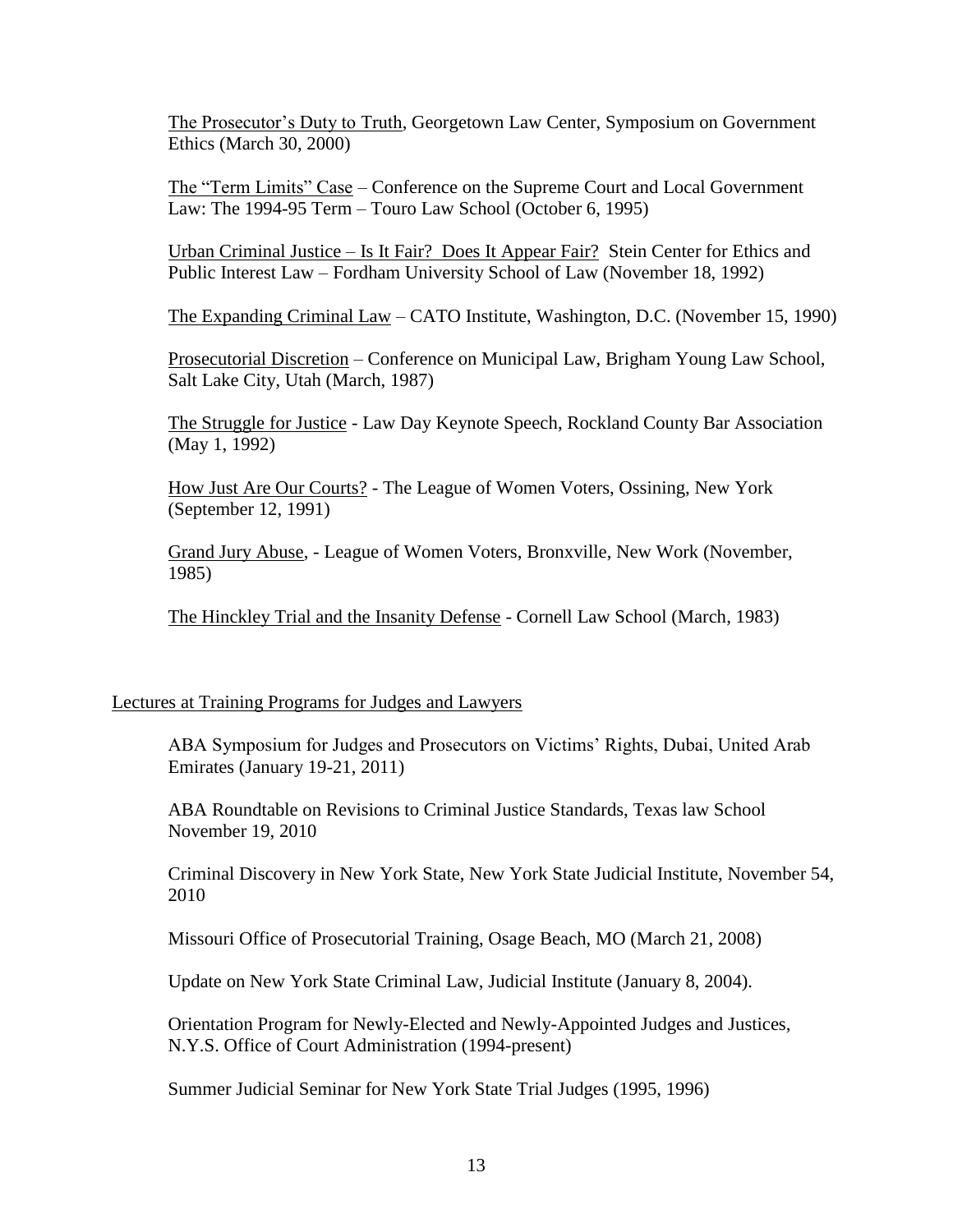Confronting and Handling Judicial Misconduct, Annual Meeting, New York State Defenders Association (September 22, 1995)

Fundamentals of Appellate Advocacy, New York State Bar Association (October 21, 1992)

Evidence Update, Practice Skills Seminar, Duchess County Bar Association (March, 1992)

Current Trends in Criminal Law – Public Defender Training Program, Montpelier, Vermont (June, 1991)

Prosecutorial Misconduct – Practice Skills Seminar, New York State Defenders Association, Poughkeepsie, New York (January 1, 1991)

Closing Arguments to a Jury – Practice Skills Seminar, New York State Bar Association, Poughkeepsie, New York (September 16, 1987)

Prosecutorial Misconduct – National Legal Aid and Defenders Association, Washington, D.C. (December, 1985)

Prosecutorial Misconduct – Erie County District Attorney's Office, Buffalo New York (September, 1985)

Driving While Intoxicated, Westchester County Bar Association (September, 1984)

Undercover Police Investigations, Onondaga County Bar Association (May, 1984)

Search and Seizure, Monroe County Bar Association (October, 1983)

Program Coordinator, Sing Sing Correctional Facility Paralegal Program. Taught and administered courses in evidence, criminal law, and criminal procedure to inmates and correctional staff at the Sing Sing Correctional Facility, Ossining, New York (1984-1988)

Cornell Institute on Organized Crime, Lecturer (Summer, 1976)

## Other Recent Speaking Engagements

Keynote Speaker, Innocence Symposium, Albany Law School, April 23, 2015

Editorial Spotlight, Journal News. Future of Gun Laws, December 20, 2012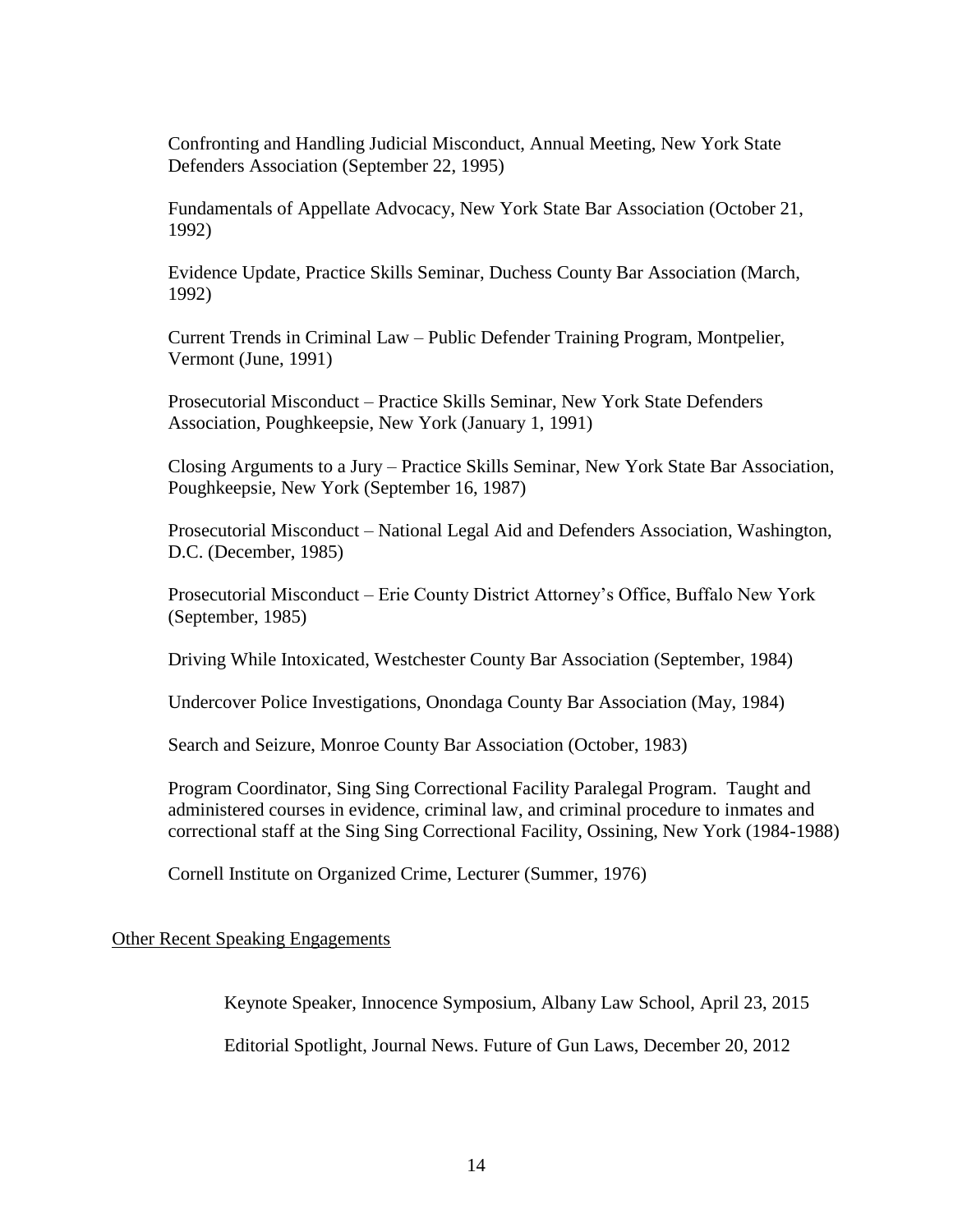Debate Over Gun Control, League of Women Voters – Ridgefield Ct, September 13, 2012

American Bar Association, Annual Litigation Meeting, Panel on Prosecutorial Misconduct, Washington D.C. April 17, 2008

Victims and the Criminal Justice System, Judicial Institute – April 4, 2008

USA Patriot Act - Hudson River Museum – June 10, 2003.

Forensic Evidence – Moderator - Judicial Institute - May 22, 2003.

Lawyers and Media - Public Relations Association of America – Sept. 10, 2003.

The Brady Rule Forty Years After – Annual Mid-Hudson Trainer – November 14, 2003.

USA Patriot Act – White Plains Democratic Committee – December 3, 2003.

Religious McCarthyism – Benjamin Cardozo Society – December 8, 2003.

The Bill of Rights –  $212^{th}$  Anniversary – St. Paul's Church – December 15, 2003.

Terrorism and Civil Liberties – Sarah Lawrence College – March 6, 2004.

#### Expert Opinion, Testimony, and Consultation

Bozella v. County of Dutchess (deposition)

Donald Eugene Gates v. The District of Columbia (deposition)

State Bar of Arizona v. Thomas, Aubuchon, and Alexander (Aug. 30, 2011)(deposition)

Oliver Jovanovic v. City of New York et al., (2009)(expert report)

Kevin Fox v. Will County (October 18, 2007)(deposition)

Harrington v. Pottawattamie County (January 22, 2007)(deposition)

New York State Assembly Codes Committee, Hearing on New York State's Death Penalty (January 21, 2005)(testimony)

U. S. Congress, House Committee on Government Reform (February 25, 2002) (Amendment to 18 U.S.C. §1503)(testimony)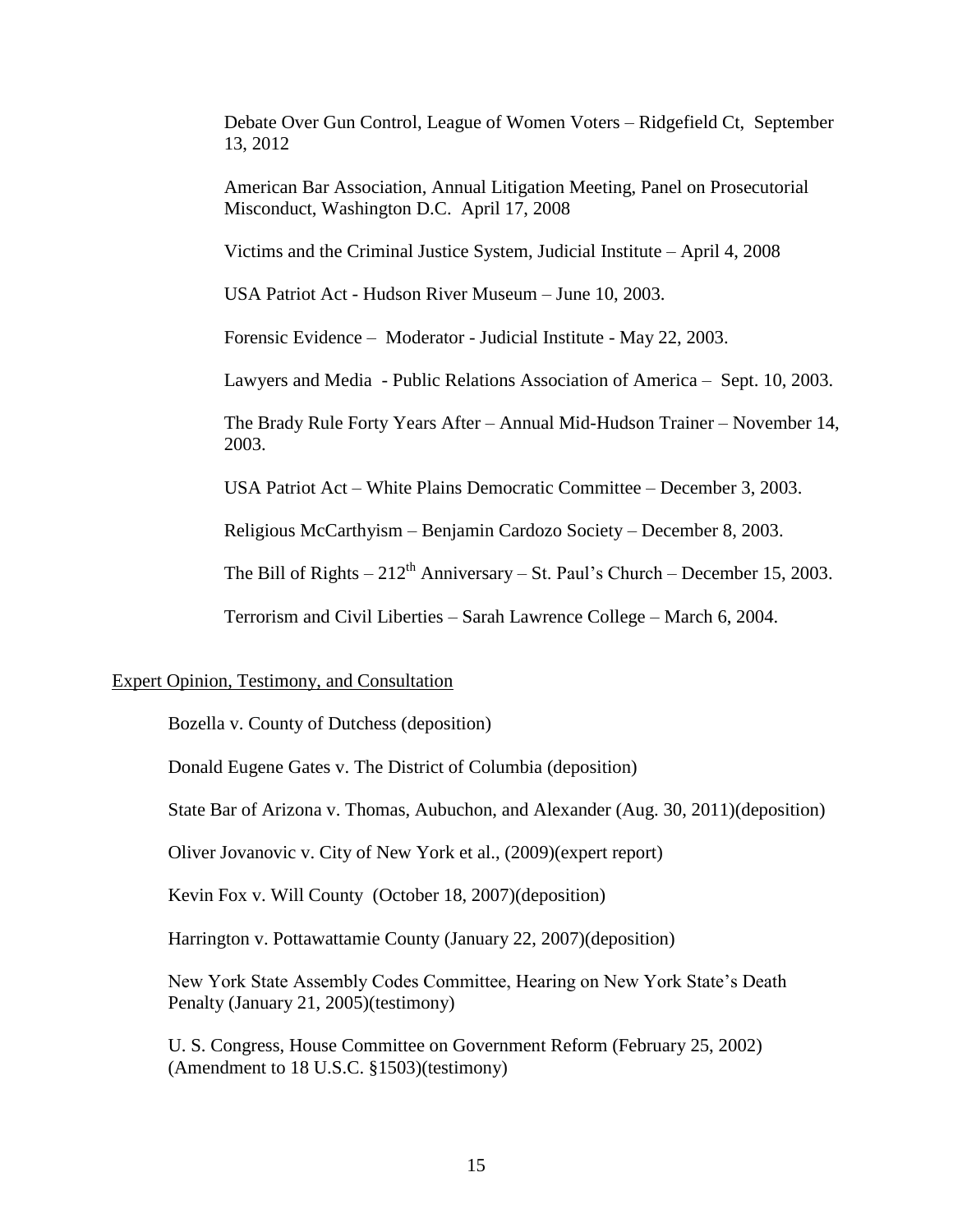U.S. Congress, House Judiciary Subcommittee (July 27, 2000) (Testimony on H.R. 4015: Fair Justice Act of 2000)(testimony)

State of Louisiana v. Kyles (October 31, 1997)(testimony)

State of Connecticut v. Valentin (March, 1995)(testimony)

Commonwealth of Kentucky v. Davidson (April, 1992)(testimony)

Matter of Anonymous, Grievance Committee, Massachusetts Bar Council (March, 1986)(testimony)

# **PROFESSIONAL ACTIVITIES**

Member, Editorial Advisory Board, Criminal Law Bulletin.

Consultant, New York State Board of Bar Examiners (2000-2012)

# **LITIGATION EXPERIENCE**

## Prosecutorial Work

Office of the New York State Anti-Corruption Prosecutor (1973-76)

Chief, Appeals Bureau, Special Assistant Attorney General (1974-76)

Chief, Bronx Anti-Corruption Unit (1973-74)

Argued cases in state and federal courts involving public and political officials charged with corruption. (See, e.g., Cunningham v. Nadjari, 39 N.Y.2d 314 (1976); Nigrone v. Murtagh, 36 N.Y.2d 421 (1975); People v. Mackell, 40 N.Y.2d 59 (1976)

Office of Frank S. Hogan, District Attorney, New York County (1967-72)

Assistant District Attorney, Homicide, Rackets, and Appeals Bureaus. Investigated, tried and argued on appeal hundreds of felony cases, including murder, kidnapping, and corruption cases. Conducted major rackets investigations (e.g., municipal loan scandal and organized crime)

Member, Mayor's Committee for the Enforcement of Law During Civil Disorders (1969)

## Criminal Defense Litigation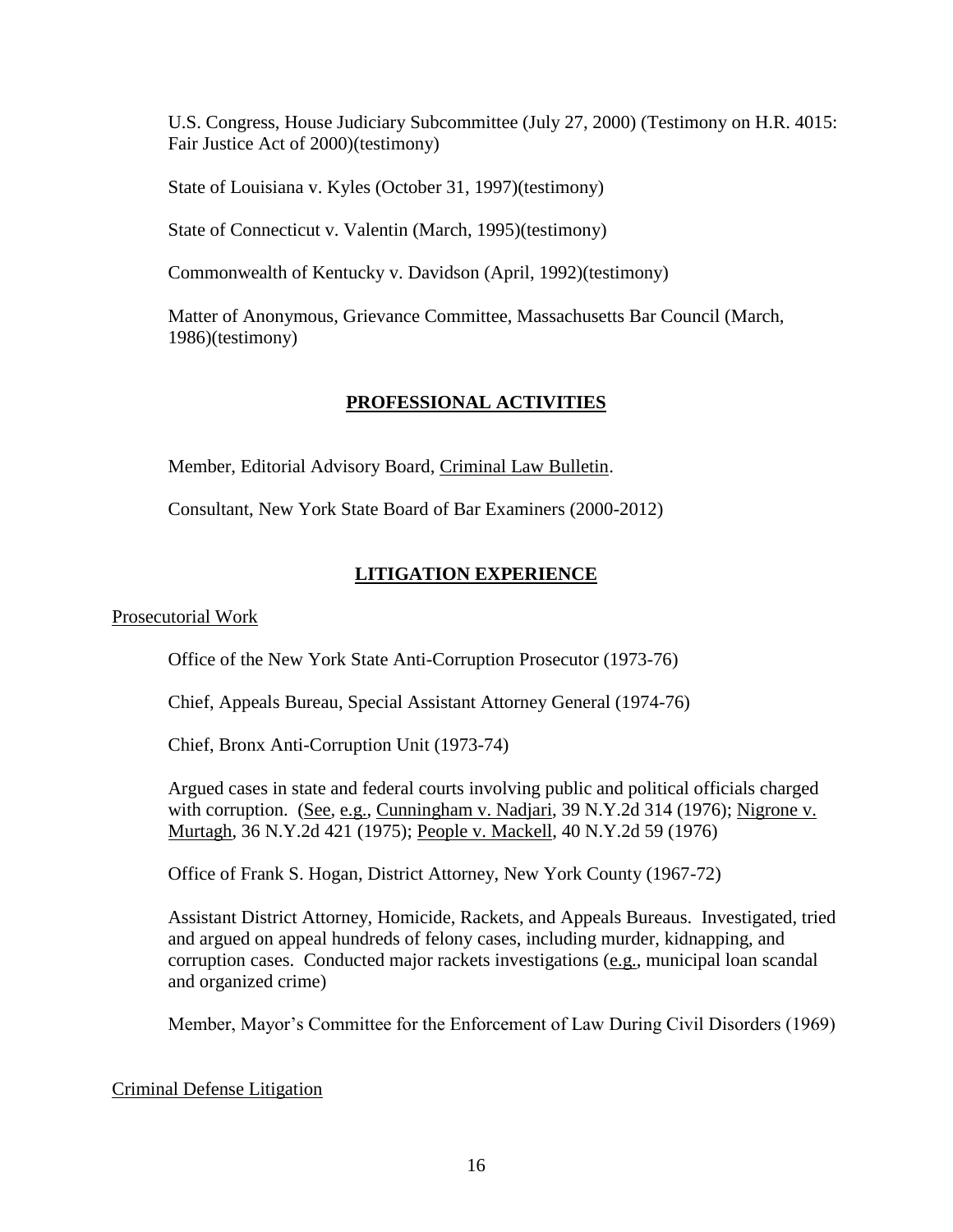Author of Amicus Brief in Matter of Robert Gorghan v. DeAngelis et al., New York State Court of Appeals (September, 2006).

Author of Amicus Brief in People v. Angel Mateo, New York State Court of Appeals (February, 2004)

Author of Amicus Brief in U.S. Supreme Court in Jacobson v. United States, 503 U.S. 540 (1992) on behalf of American Civil Liberties Union and National Association of Criminal Defense Lawyers

Argued numerous federal and state criminal appeals involving significant criminal defense issues (See, e.g., People v. Brims, 66 N.Y.2d 61 (1985) (confessions); Hynes v. Karrasik, 47 N.Y.2d 659 (1979) (stealing records); People v. Ellis, 62 A.D.2d 469 (1978) (judicial misconduct); United States v. DiTommaso, 817 F.2d 102 (2d Cir. 1987) (right to counsel); People v. Howard, 513 N.Y.S.2d 973 (1987) (discovery); Hoff v. Kelly, (unreported) (2d Cir. 1987) (speedy trial); People v. Saraireh, 134 A.D.2d 464 (1987) (accomplice corroboration); People v. Mezon, 80 N.Y.2d 155 (1992) (suppression of evidence)

Defended murder, conspiracy, and other complex federal and state felony indictments (1976-present)

Panel member, Federal Criminal Justice Act Panel in the United States District Court for the Southern District of New York (1985-1992)

Panel member, Homicide, Felony, and Appellate panels, First Department, New York State Supreme Court (1976-present)

Assisted in death penalty litigation with Southern Prisoners Defense Committee, Atlanta, Georgia (1989-90)

Supervised law students on death penalty appeal, Alabama v. Duncan, 575 So.2d 1198 (1990) (remanded)

Assistant Public Defender, Rockland County (1984-85)

## **AWARDS**

Pace Law School Outstanding Professor of the Year Award (May 23, 2004)

Pace Law School Outstanding Professor of the Year Award (May 18, 2003)

Pace Law School Outstanding Professor of the Year Award (May 19, 2002)

Pace Law School Outstanding Professor of the Year Award (May 20, 2001)